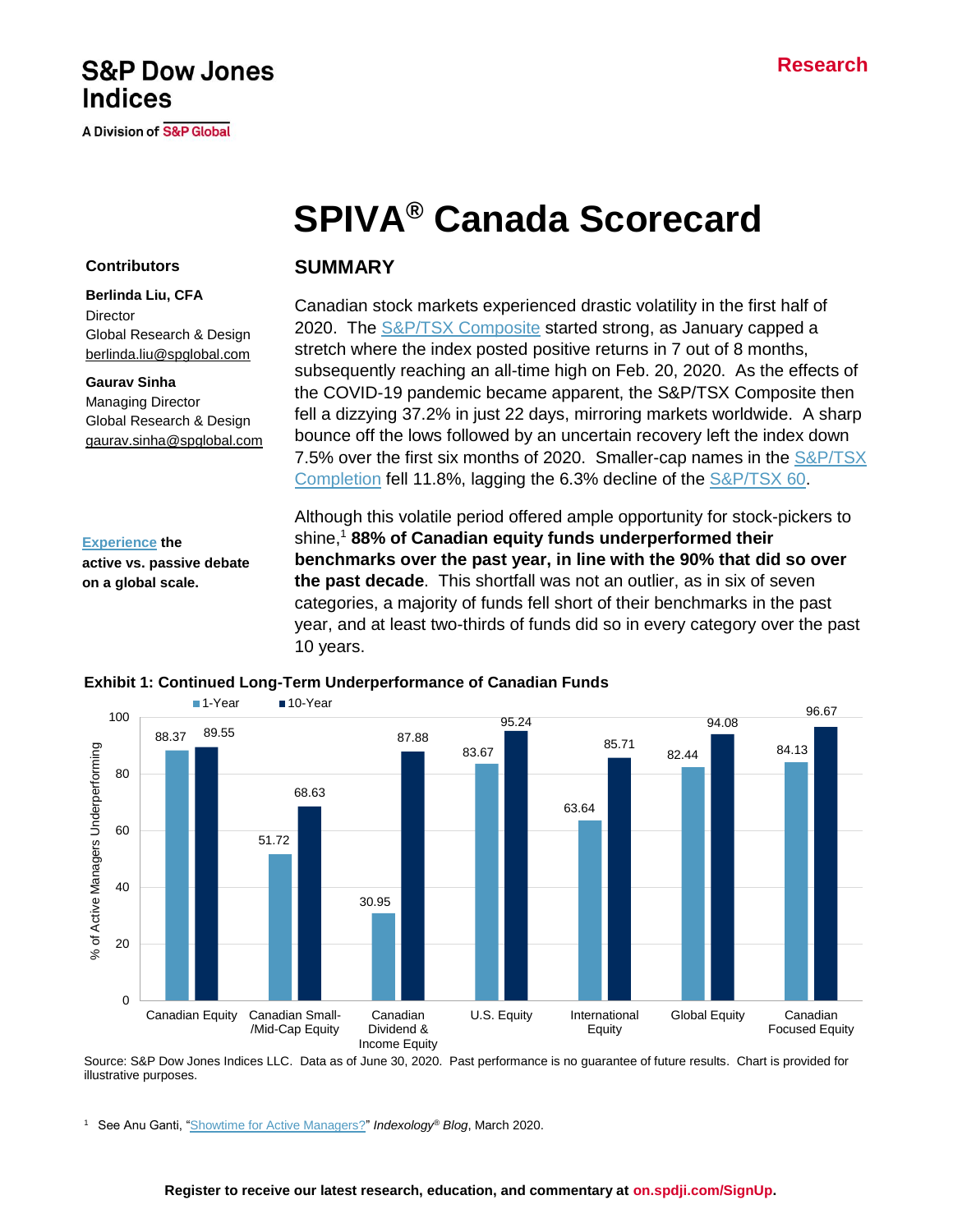Canadian Equity funds were particularly notable for their level of underperformance. **On an assetweighted basis, Canadian Equity funds returned a dismal 7.9% below the S&P/TSX Composite over the past year**, the worst relative performance of any fund category.

Canadian Dividend & Income Equity funds provided a rare bright spot for active managers, with 69% outperforming over the past year, while dividend indices considerably lagged the market. In the 12 month period ending June 30, 2020, the broad-market S&P/TSX Composite fell 2.2%, whereas the [S&P/TSX Canadian Dividend Aristocrats](https://www.spglobal.com/spdji/en/indices/strategy/sp-tsx-canadian-dividend-aristocrats-index)<sup>®</sup> lost 10.8%, the worst performance of any fund category benchmark. Over the 10-year window, this 8.6% deficit flipped to a 0.7% annualized outperformance for the S&P/TSX Canadian Dividend Aristocrats, while active fund managers reverted to form, with just 12% able to surpass the benchmark.

For Canadian Small-/Mid-Cap Equity managers, 52% underperformed the S&P/TSX Completion in the last year. Just 31% of Canadian Small-/Mid-Cap Equity funds beat the index for the decade, which was the most favorable performance of any category observed.

Among Canadian Focused Equity funds, 84% lagged the blended benchmark, which comprises the S&P/TSX Composite (50%), the [S&P 500](https://www.spglobal.com/spdji/en/indices/equity/sp-500/)<sup>®</sup> (CAD) (25%), and the S&P EPAC LargeMidCap (25%). The fund category performed similarly in the SPIVA [Canada Year-End 2019 Scorecard,](https://www.spglobal.com/spdji/en/documents/spiva/spiva-canada-scorecard-year-end-2019.pdf) when 85% underperformed the benchmark. Canadian Focused Equity funds were also notable for having the worst chances of beating the index over the past 10 years, with just 4 of 120 funds (3.3%) surpassing the blended target. Asset allocators punished these funds heavily, as only 40% of funds survived the decade, the worst survivorship of any category.

Internationally focused funds provided some respite from poorer domestic returns, although active management still broadly failed to add value. U.S. Equity funds posted the highest returns over the past year, with a 6.7% gain on an equal-weighted basis and 10.8% on an asset-weighted basis. Both of these metrics fell short of the 12.1% gain of the S&P 500 (CAD), with 84% of funds failing to clear this hurdle over the past year. Similarly, **U.S. equities offered the best returns over the past decade, with the S&P 500 (CAD) gaining 16.9% per year, but active funds were unable to keep up: 95% fell short, by an average of 4.1% per year** on an equal-weighted basis.

Global Equity funds were a smidge better on a relative basis over the past year, with 82% underperforming. Nonetheless, the average equal-weighted performance was a meager 2.2%, well shy of the 7.9% gain of the [S&P Developed LargeMidCap.](https://www.spglobal.com/spdji/en/indices/equity/sp-developed-largemidcap/) International Equity funds acquitted themselves slightly better, with 64% underperforming the S&P EPAC LargeMidCap, with an average equalweighted performance of -1.6%.

Larger funds in Canada tended to outperform their smaller counterparts, as 23 of the 28 results showed higher asset-weighted returns across the seven fund categories and four time horizons studied.

The SPIVA Scorecards' accounting for survivorship bias continues to provide a valuable caution for asset allocators, as **53% of all funds in the eligible universe 10 years ago have since been liquidated or merged.**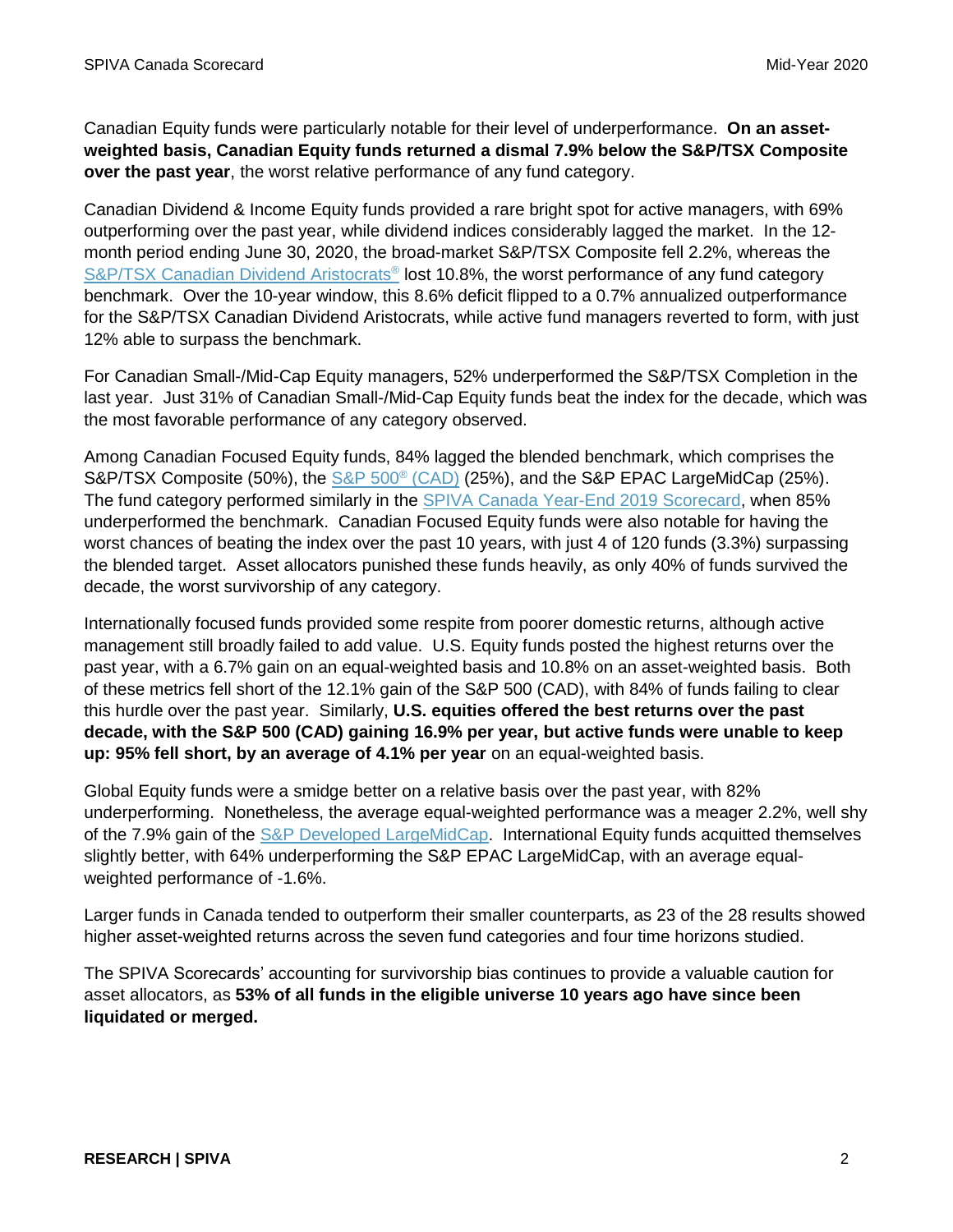## **A UNIQUE SCORECARD FOR THE ACTIVE VERSUS PASSIVE DEBATE**

The S&P Indices Versus Active (SPIVA) Scorecard measures the performance of actively managed funds against their relevant S&P DJI benchmark indices. The SPIVA Canada Scorecard provides a semiannual update on the active versus passive debate in Canada and shows the performance of actively managed Canadian mutual funds compared with S&P DJI indices in their respective categories. Although many such reports are available, the SPIVA Canada Scorecard is unique in that it offers the following characteristics:

- **Survivorship Bias Correction:** Many funds might be liquidated or merged during a period of study. However, for a market participant making a decision at the beginning of the period, these funds are part of the opportunity set. Unlike other commonly available comparison reports, SPIVA Canada Scorecards remove this survivorship bias.
- **Apples-to-Apples Comparison:** A fund's returns are often compared with a popular benchmark regardless of its investment category. SPIVA Canada Scorecards make an appropriate comparison by measuring a fund's returns against the returns of a benchmark that reflects the fund's investment category.
- **Asset-Weighted Returns:** Average returns for a fund group are often calculated using only equal weighting, which results in the returns of a CAD 10 billion fund affecting the average in the same manner as the returns of a CAD 10 million fund. The SPIVA Canada Scorecard shows both equal- and asset-weighted averages. Equal-weighted returns are a measure of average fund performance. Asset-weighted returns are a measure of the performance of the average invested Canadian dollar.

*Disclaimer: Please note that neither S&P Dow Jones Indices, nor any of its affiliates, make any assurance or provide any investment recommendation on the appropriateness of investing in either index or active strategies. S&P Dow Jones Indices does not sponsor, endorse, sell, or promote any investment fund or other investment vehicle that is offered by third parties and that seeks to provide an investment return based on the performance of any index. The SPIVA Canada Scorecard simply provides quarterly statistics according to the SPIVA methodology and a brief analysis of those statistics. Further, S&P Dow Jones Indices advises that anyone reading this report also read the SPIVA methodology at the end of the report in order to understand how the data was derived.*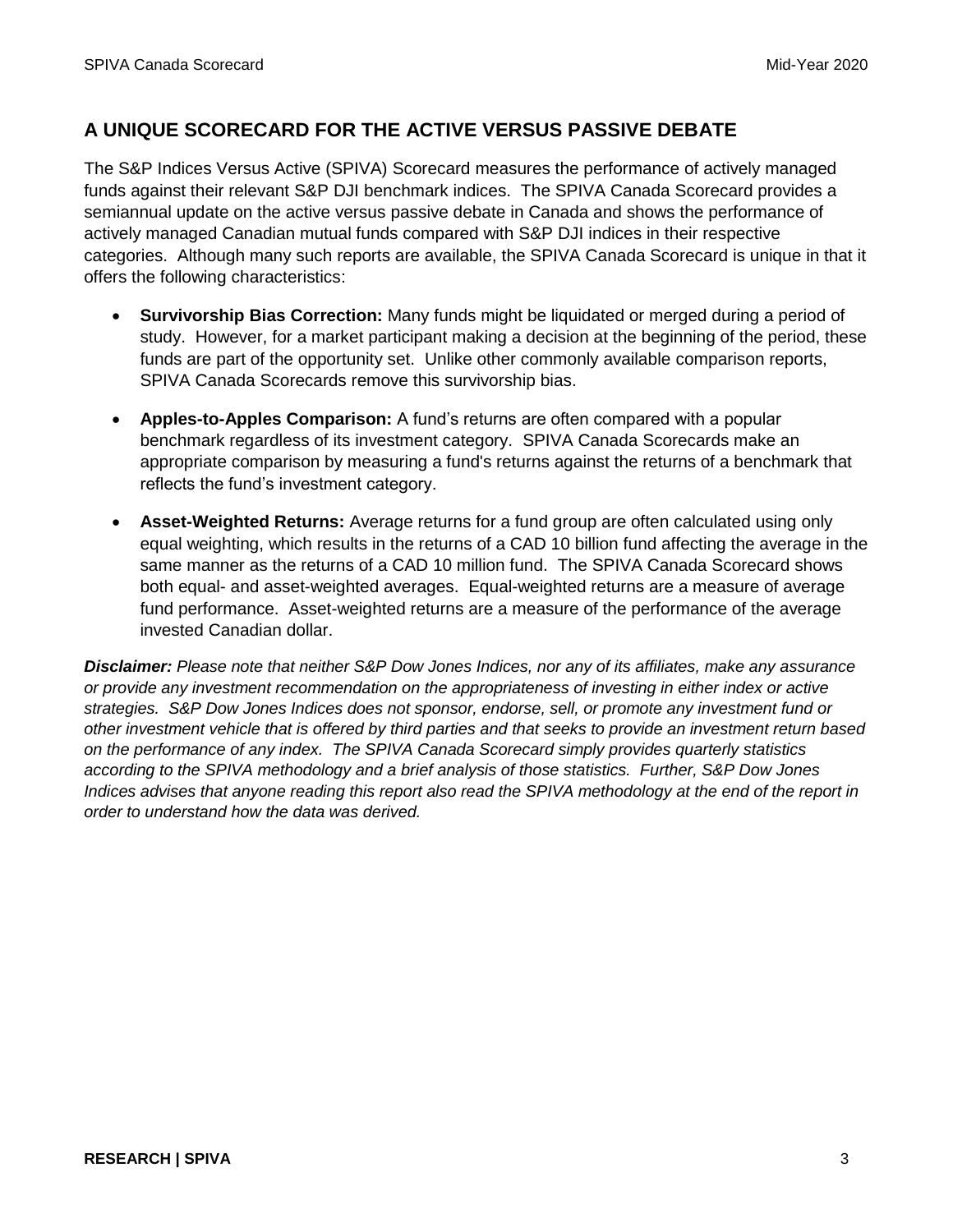## **REPORTS**

## **Report 1: Percent of Active Funds Underperforming the Index**

This report shows the percentage of funds that have underperformed their comparable benchmarks over 1-, 3-, 5-, and 10-year periods. The comparison starts with the funds in a category at the beginning of the period. At the end of the period, the report shows what percentage of funds have underperformed their benchmark. The fund's category at the end of the period is not considered because the category at the beginning of the holding period is of interest.

Most reports that purport to show the percent of active funds underperforming an index work with the funds in a category at the end of the period and then compare their historical returns to the benchmark. The SPIVA Canada Scorecard corrects for this survivorship bias by starting with the funds at the beginning of the period.

| Report 1: Percentage of Funds Underperforming the Index |                                                                         |            |            |            |             |
|---------------------------------------------------------|-------------------------------------------------------------------------|------------|------------|------------|-------------|
| <b>FUND CATEGORY</b>                                    | <b>COMPARISON INDEX</b>                                                 | 1-YEAR (%) | 3-YEAR (%) | 5-YEAR (%) | 10-YEAR (%) |
| Canadian Equity                                         | S&P/TSX Composite                                                       | 88.37      | 92.19      | 97.14      | 89.55       |
| Canadian Small-/Mid-<br>Cap Equity                      | S&P/TSX Completion                                                      | 51.72      | 73.53      | 86.11      | 68.63       |
| Canadian Dividend &<br>Income Equity                    | <b>S&amp;P/TSX Canadian Dividend Aristocrats</b>                        | 30.95      | 51.92      | 58.49      | 87.88       |
| U.S. Equity                                             | S&P 500 (CAD)                                                           | 83.67      | 84.21      | 91.23      | 95.24       |
| <b>International Equity</b>                             | S&P EPAC LargeMidCap (CAD)                                              | 63.64      | 82.22      | 80.65      | 85.71       |
| <b>Global Equity</b>                                    | S&P Developed LargeMidCap (CAD)                                         | 82.44      | 86.93      | 89.35      | 94.08       |
| Canadian Focused<br>Equity                              | 50% S&P/TSX Composite + 25% S&P 500<br>(CAD) + 25% S&P EPAC LargeMidCap | 84.13      | 94.62      | 96.04      | 96.67       |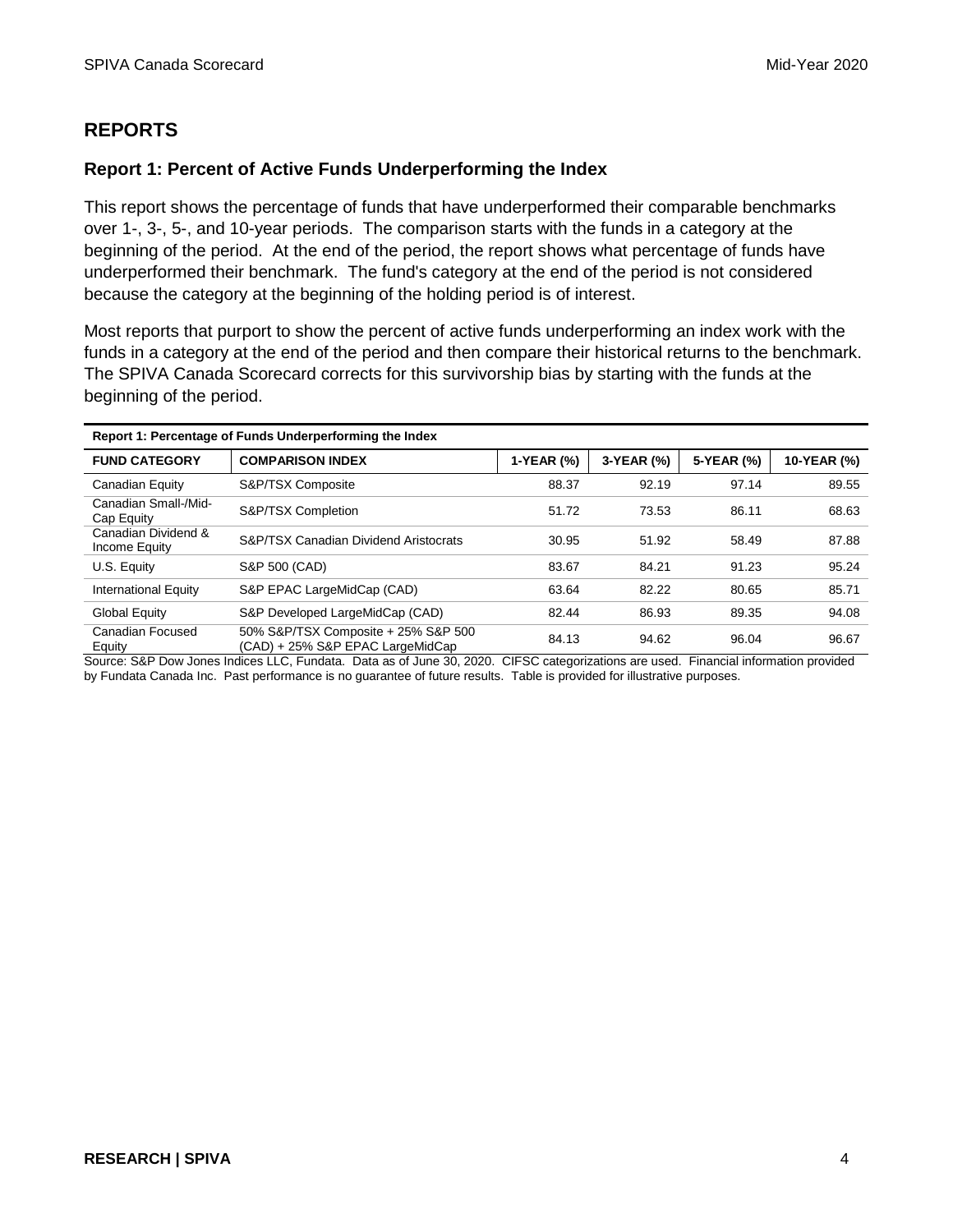## **Report 2: Survivorship**

This report shows the number of funds that existed in a particular category at the beginning of the 1-, 3-, 5-, and 10-year periods, and how many survived at the end of those periods. The fund's category at the end of the period is not considered because the category at the beginning of the holding period is of interest.

| <b>Report 2: Survivorship</b>     |                              |                         |                              |
|-----------------------------------|------------------------------|-------------------------|------------------------------|
| <b>FUND CATEGORY</b>              | <b>NO. OF FUNDS AT START</b> | <b>SURVIVORSHIP (%)</b> | <b>STYLE CONSISTENCY (%)</b> |
| 1-YEAR                            |                              |                         |                              |
| Canadian Equity                   | 43                           | 100.00                  | 100.00                       |
| Canadian Small-/Mid-Cap Equity    | 29                           | 93.10                   | 100.00                       |
| Canadian Dividend & Income Equity | 42                           | 100.00                  | 100.00                       |
| U.S. Equity                       | 98                           | 95.92                   | 100.00                       |
| <b>International Equity</b>       | 44                           | 100.00                  | 97.73                        |
| <b>Global Equity</b>              | 131                          | 98.47                   | 99.24                        |
| <b>Canadian Focused Equity</b>    | 63                           | 95.24                   | 96.83                        |
| 3-YEAR                            |                              |                         |                              |
| Canadian Equity                   | 64                           | 68.75                   | 95.31                        |
| Canadian Small-/Mid-Cap Equity    | 34                           | 79.41                   | 100.00                       |
| Canadian Dividend & Income Equity | 52                           | 80.77                   | 90.38                        |
| U.S. Equity                       | 114                          | 79.82                   | 99.12                        |
| <b>International Equity</b>       | 90                           | 47.78                   | 96.67                        |
| <b>Global Equity</b>              | 176                          | 72.16                   | 97.73                        |
| <b>Canadian Focused Equity</b>    | 93                           | 59.14                   | 96.77                        |
| 5-YEAR                            |                              |                         |                              |
| <b>Canadian Equity</b>            | 70                           | 60.00                   | 94.29                        |
| Canadian Small-/Mid-Cap Equity    | 36                           | 69.44                   | 94.44                        |
| Canadian Dividend & Income Equity | 53                           | 77.36                   | 81.13                        |
| U.S. Equity                       | 114                          | 74.56                   | 98.25                        |
| <b>International Equity</b>       | 62                           | 69.35                   | 95.16                        |
| <b>Global Equity</b>              | 169                          | 73.96                   | 90.53                        |
| <b>Canadian Focused Equity</b>    | 101                          | 50.50                   | 96.04                        |
| 10-YEAR                           |                              |                         |                              |
| <b>Canadian Equity</b>            | 67                           | 52.24                   | 86.57                        |
| Canadian Small-/Mid-Cap Equity    | 51                           | 56.86                   | 72.55                        |
| Canadian Dividend & Income Equity | 66                           | 50.00                   | 78.79                        |
| U.S. Equity                       | 105                          | 54.29                   | 95.24                        |
| <b>International Equity</b>       | 56                           | 64.29                   | 92.86                        |
| <b>Global Equity</b>              | 169                          | 57.99                   | 91.72                        |
| <b>Canadian Focused Equity</b>    | 120                          | 40.00                   | 72.50                        |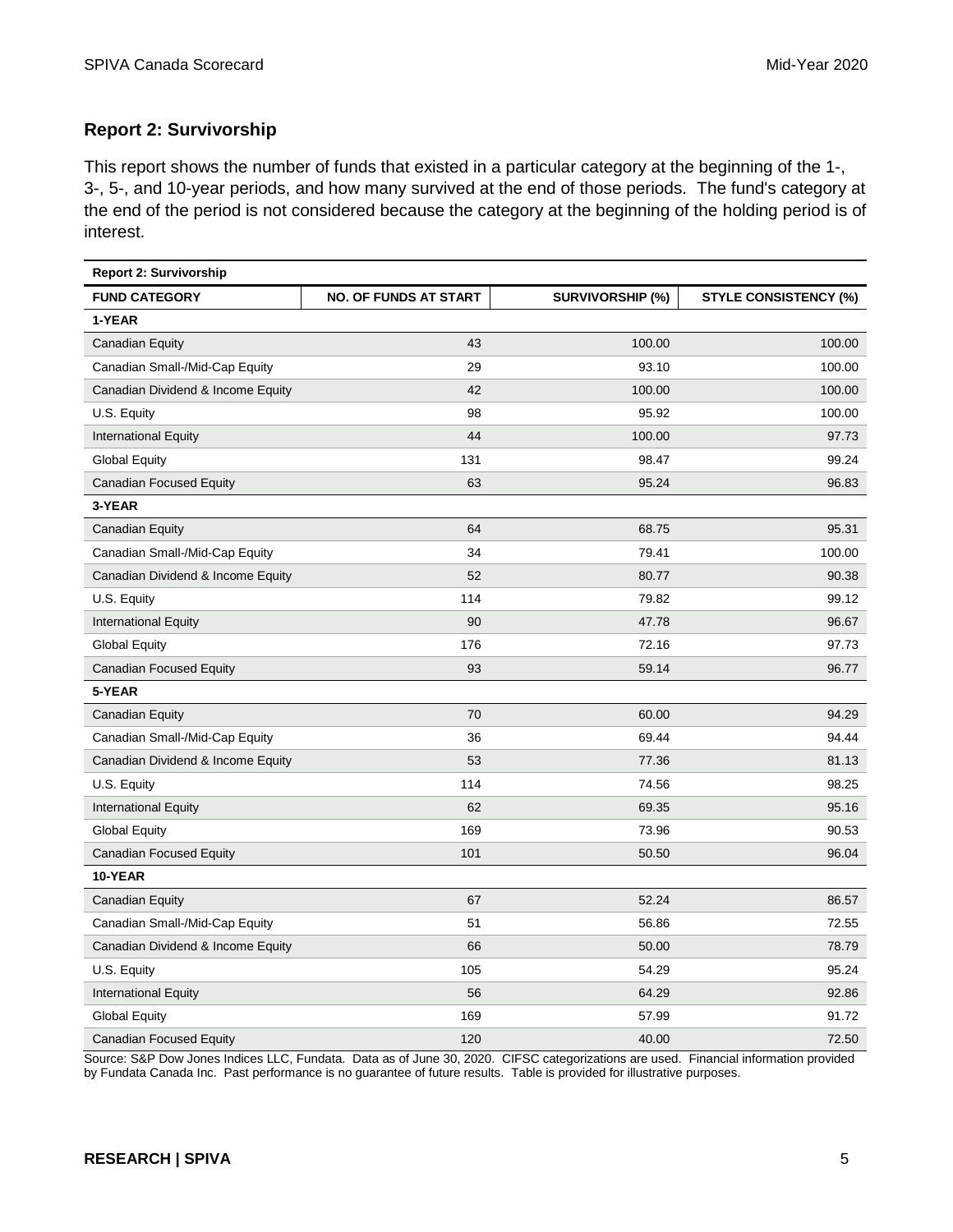## **Report 3: Equal-Weighted Fund Returns**

This report shows the equal-weighted average returns of funds in a particular category for the 1-, 3-, 5-, and 10-year periods. For every month in the time period, S&P DJI takes all funds from a particular category and calculates the simple average return. The returns from all months in the period are then compounded. These returns are compared with those of the benchmark. The funds used in the averaging process in one month might not be the same as those used in the next month because some funds may have been merged or liquidated, new funds may have been formed, and some may have had their categories changed.

This report essentially shows the equal-weighted performance of actively managed funds in a category over the time period, with a monthly level of granularity for determining the eligible population in that category.

Most reports that purport to show average active fund performance work with the funds in a category at the end of the period and then take the average of their historical returns. The SPIVA Canada Scorecard presents a more accurate picture of active fund performance in a category by calculating the average performance of the active funds in existence for a given category each month.

| <b>Report 3: Equal-Weighted Fund Returns</b>                              |            |                           |                           |                            |
|---------------------------------------------------------------------------|------------|---------------------------|---------------------------|----------------------------|
| <b>CATEGORY</b>                                                           | 1-YEAR (%) | 3-YEAR<br>(ANNUALIZED, %) | 5-YEAR<br>(ANNUALIZED, %) | 10-YEAR<br>(ANNUALIZED, %) |
| S&P/TSX Composite                                                         | $-2.17$    | 3.91                      | 4.45                      | 6.35                       |
| Canadian Equity                                                           | $-7.33$    | 0.10                      | 1.82                      | 4.84                       |
| S&P/TSX Completion                                                        | $-5.10$    | 0.86                      | 2.02                      | 5.32                       |
| Canadian Small-/Mid-Cap Equity                                            | $-3.63$    | $-2.11$                   | $-0.34$                   | 4.09                       |
| S&P/TSX Canadian Dividend Aristocrats                                     | $-10.77$   | $-0.20$                   | 2.19                      | 7.09                       |
| Canadian Dividend & Income Equity                                         | $-8.36$    | 0.15                      | 2.12                      | 5.54                       |
| S&P 500 (CAD)                                                             | 12.05      | 12.50                     | 12.67                     | 16.85                      |
| U.S. Equity                                                               | 6.68       | 8.59                      | 8.27                      | 12.71                      |
| S&P EPAC LargeMidCap (CAD)                                                | 0.24       | 3.00                      | 4.54                      | 8.95                       |
| <b>International Equity</b>                                               | $-1.61$    | 0.76                      | 2.82                      | 6.98                       |
| S&P Developed LargeMidCap (CAD)                                           | 7.94       | 8.83                      | 9.32                      | 13.21                      |
| <b>Global Equity</b>                                                      | 2.24       | 4.46                      | 5.05                      | 8.89                       |
| 50% S&P/TSX Composite + 25% S&P 500<br>(CAD) + 25% S&P/Citigroup EPAC PMI | 2.06       | 5.91                      | 6.64                      | 9.70                       |
| <b>Canadian Focused Equity</b>                                            | $-3.29$    | 0.85                      | 1.99                      | 5.12                       |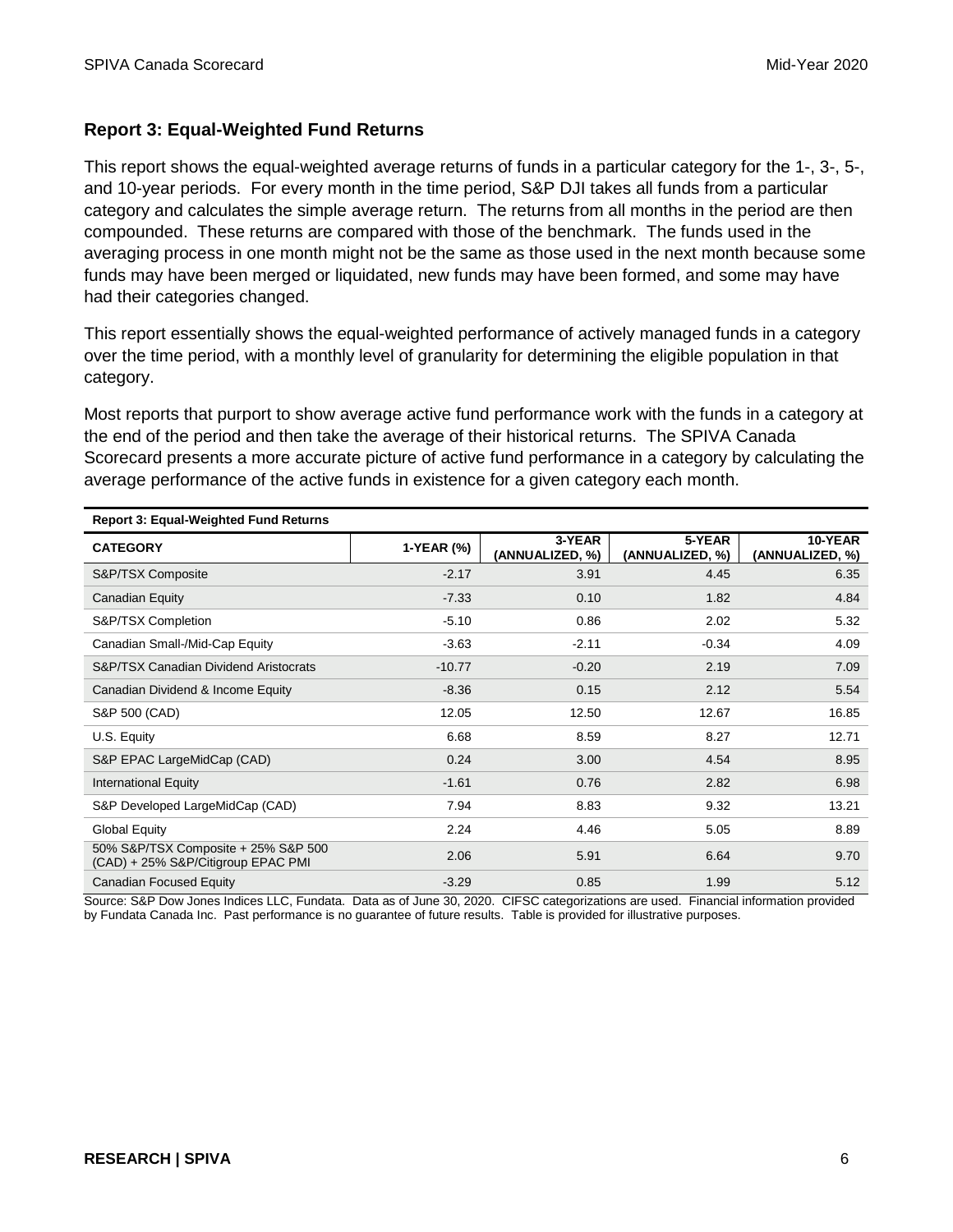## **Report 4: Asset-Weighted Fund Returns**

This report shows the asset-weighted average returns of funds in a particular category for the 1-, 3-, 5-, and 10-year periods. For every month, S&P DJI takes all funds in a category and calculates the average return by weighing each fund's return by its month-end assets. The returns from all the months in the period are then compounded. These returns are compared with those of the benchmark. The funds used in the averaging process in one month might not be the same as those used the next month because some funds may have been merged or liquidated, new funds may have been formed, and some might have had their categories changed.

This report essentially shows asset-weighted performance of actively managed funds in a category over the time periods studied, with a monthly level of granularity for determining the eligible population in that category.

Most fund reports do not show asset-weighted returns. The SPIVA Canada Scorecard presents an accurate picture of asset-weighted, active fund performance in a category by calculating the assetweighted average performance of the active funds in existence in a category each month.

| <b>Report 4: Asset-Weighted Fund Returns</b>                              |            |                           |                           |                            |
|---------------------------------------------------------------------------|------------|---------------------------|---------------------------|----------------------------|
| <b>CATEGORY</b>                                                           | 1-YEAR (%) | 3-YEAR<br>(ANNUALIZED, %) | 5-YEAR<br>(ANNUALIZED, %) | 10-YEAR<br>(ANNUALIZED, %) |
| S&P/TSX Composite                                                         | $-2.17$    | 3.91                      | 4.45                      | 6.35                       |
| Canadian Equity                                                           | $-10.11$   | $-0.46$                   | 1.71                      | 4.93                       |
| S&P/TSX Completion                                                        | $-5.10$    | 0.86                      | 2.02                      | 5.32                       |
| Canadian Small-/Mid-Cap Equity                                            | $-4.71$    | $-1.91$                   | 0.38                      | 4.91                       |
| <b>S&amp;P/TSX Canadian Dividend Aristocrats</b>                          | $-10.77$   | $-0.20$                   | 2.19                      | 7.09                       |
| Canadian Dividend & Income Equity                                         | $-8.15$    | 1.20                      | 3.49                      | 6.22                       |
| S&P 500 (CAD)                                                             | 12.05      | 12.50                     | 12.67                     | 16.85                      |
| U.S. Equity                                                               | 10.75      | 11.20                     | 10.66                     | 14.05                      |
| S&P EPAC LargeMidCap (CAD)                                                | 0.24       | 3.00                      | 4.54                      | 8.95                       |
| <b>International Equity</b>                                               | 0.87       | 1.87                      | 2.88                      | 7.07                       |
| S&P Developed LargeMidCap (CAD)                                           | 7.94       | 8.83                      | 9.32                      | 13.21                      |
| <b>Global Equity</b>                                                      | 2.61       | 5.12                      | 5.54                      | 9.89                       |
| 50% S&P/TSX Composite + 25% S&P 500<br>(CAD) + 25% S&P/Citigroup EPAC PMI | 2.06       | 5.91                      | 6.64                      | 9.70                       |
| <b>Canadian Focused Equity</b>                                            | $-3.08$    | 1.00                      | 2.17                      | 4.84                       |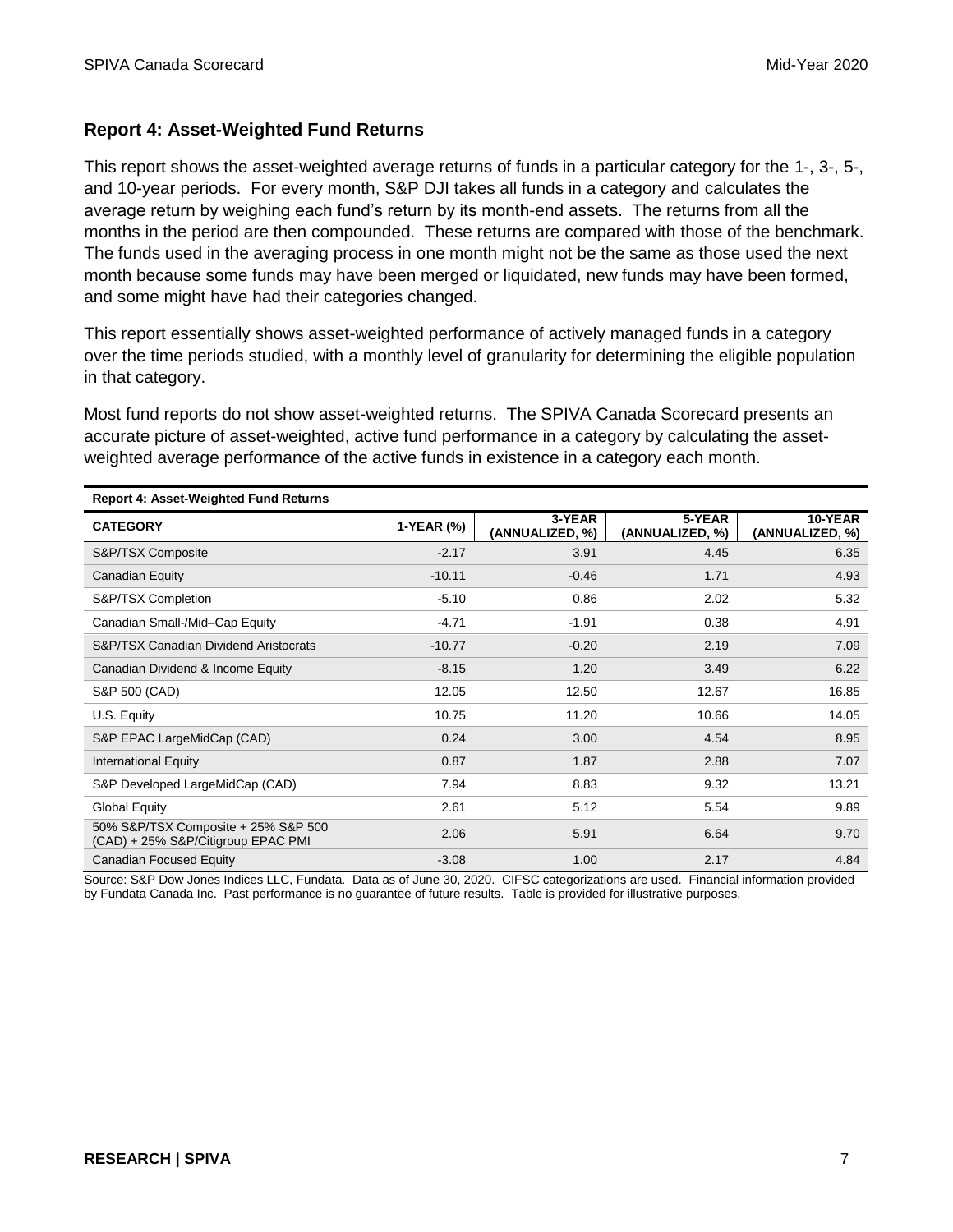## **APPENDIX A: SPIVA METHODOLOGY**

## **Data**

S&P Dow Jones Indices obtains a custom feed of monthly return data from Fundata Canada for all equity mutual funds in its database. The feed includes data on funds that have merged or liquidated. Fundata applies the following filters to the file S&P DJI receives.

- All non-equity funds are excluded.
- All pooled funds, segregated funds, or other specialized categories that do not qualify as retail mutual funds are excluded.
- Multiple occurrences of the same fund's portfolio reporting in two or more currencies are also excluded, as S&P DJI only uses the Canadian dollar version.
- Only a single share class is included.

The file contains the following data fields on a monthly basis.

- Fund name:
- Fund identifier;
- Month and year;
- Fund returns for the month, after management and other costs, including distributions;
- Fund assets under management in that month;
- Fund categorization in that month; and
- Management type (i.e., whether the fund is indexed or actively managed)

S&P DJI then excludes index funds, limiting the data to funds that are actively managed.

## **Fund Categories**

S&P Dow Jones Indices chooses funds that, at any point in the previous 120 months, were classified in at least one of the following seven Canadian Investment Funds Standards Committee (CIFSC)<sup>2</sup> categories.

- Canadian Equity
- Canadian Small-/Mid-Cap Equity
- Canadian Dividend & Income Equity
- U.S. Equity
- International Equity
- Global Equity
- Canadian Focused Equity

The categories reviewed in this report represent the major areas of interest for Canadian market participants.

The CIFSC governs the categorization of Canadian mutual funds. In August 2007, the CIFSC's fund categorization structure changed, posing some challenges for S&P DJI's reports. For example, the Canadian Equity (Pure) category was eliminated; the funds in that category were folded into the revised

<sup>&</sup>lt;sup>2</sup> Refer t[o www.cifsc.org](http://www.cifsc.org/) for additional information regarding CIFSC and its categories.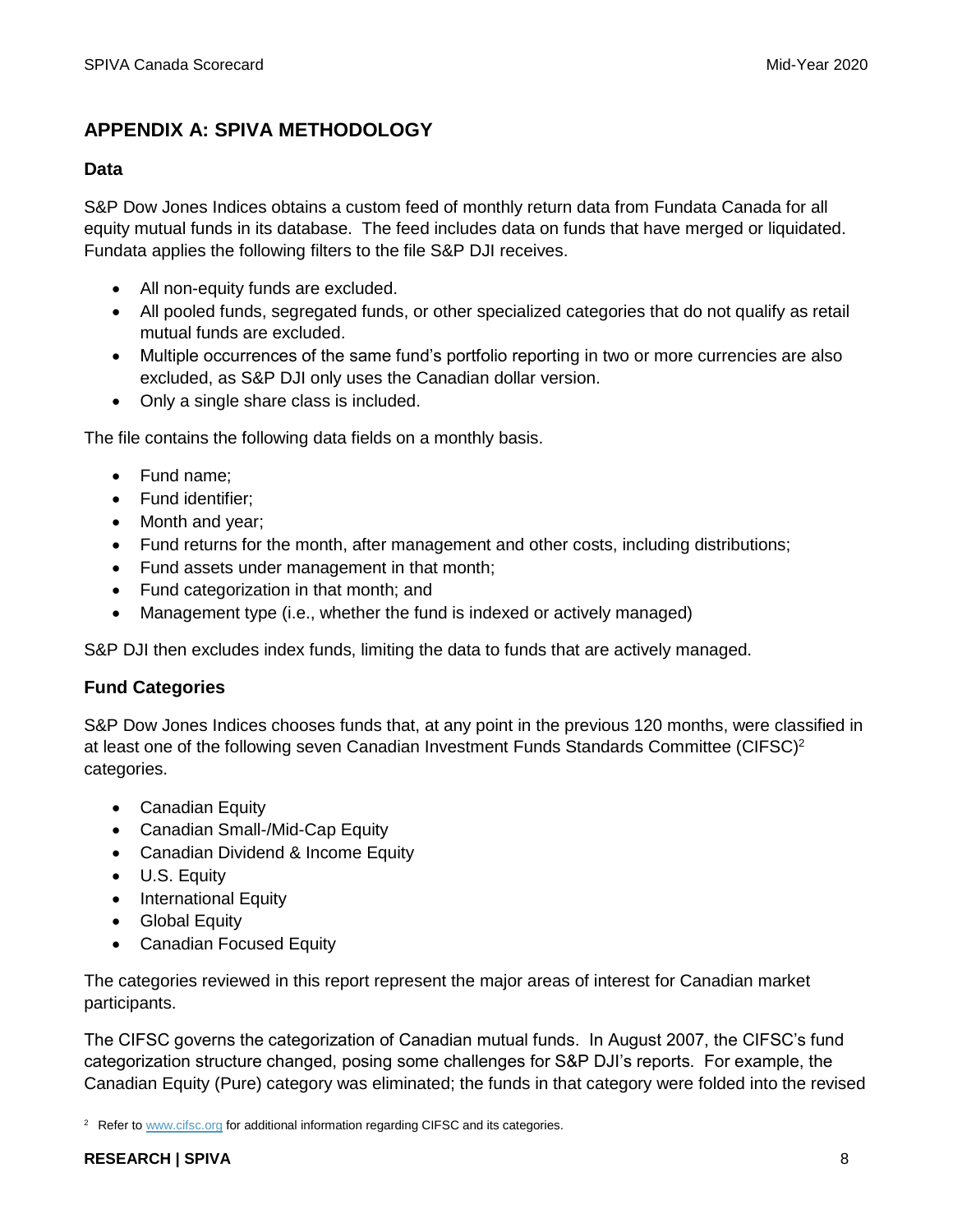definition of Canadian Equity, which now encompasses funds primarily invested in Canadian securities. Also, the Canadian Small-Cap Equity category was expanded into the Canadian Small-/Mid-Cap Equity category. According to the CIFSC, for "each small/mid cap equity category there is a market capitalization threshold that determines whether a fund has a small enough market cap to meet that category. The threshold is determined by comparing the geometric mean market cap of a fund to that same measure for an appropriate benchmark index."<sup>3</sup> In this case, the benchmark index the CIFSC uses for the Canadian Small-/Mid-Cap Equity category is the S&P/TSX Completion.

In terms of the Canadian Equity category change, the Fundata file helps achieve comparability across history by backfilling the classifications before the classification system restructuring. S&P DJI realizes that this introduces a backward-looking bias, but fortunately the benchmark for both the Canadian Equity and Canadian Equity (Pure) categories is the S&P/TSX Composite.

The Canadian Small-Cap Equity category restructuring presented additional challenges. The backfilling of classifications resulted in small-cap funds being reclassified historically as small-cap or mid-cap equities, and these same funds were benchmarked to the S&P/TSX Completion rather than the [S&P/TSX SmallCap Index.](https://www.spglobal.com/spdji/en/indices/equity/sp-tsx-smallcap-index)

In addition, as a result of the elimination of the Canadian Small-Cap Equity category, S&P DJI can no longer compare small caps with the S&P/TSX SmallCap Index. If this category is reinstated, it will be added to our reports.

The Income Trust Equity category is no longer relevant for the Canadian investable universe, so it has been excluded from this report.

## **Benchmarks**

The S&P/TSX Canadian Indices were subject to a number of additional changes in 2007. Following a consultation process with the indexing community, the S&P/TSX SmallCap Index's methodology was adjusted to create a more appropriate Canadian benchmark of small-cap equities. The S&P/TSX SmallCap Index is now separate from the S&P/TSX Composite Index Series. In addition, the S&P/TSX MidCap was renamed the S&P/TSX Completion and its methodology was revised. It includes the constituents of the S&P/TSX Composite that are not in the S&P/TSX 60. In 2011, the methodology for the S&P/TSX Canadian Dividend Aristocrats was revised to allow for one year of static dividend payments.

The benchmark indices used in the SPIVA Canada Scorecard are shown in Exhibit 2. All index returns are total returns (i.e., include dividend reinvestment) in Canadian dollars. **There has been no deduction of index returns to account for fund investment expenses**. Active fund returns are after expenses, but they do not include front- or back-end loads or other commissions that market participants might pay.

<sup>&</sup>lt;sup>3</sup> ["2007 Retail Investment Fund Category Definitions,](http://www.cifsc.org/wp-content/uploads/2014/09/CIFSC-2007-Category-Definitions-29Jun071.pdf)" CIFSC, June 2007.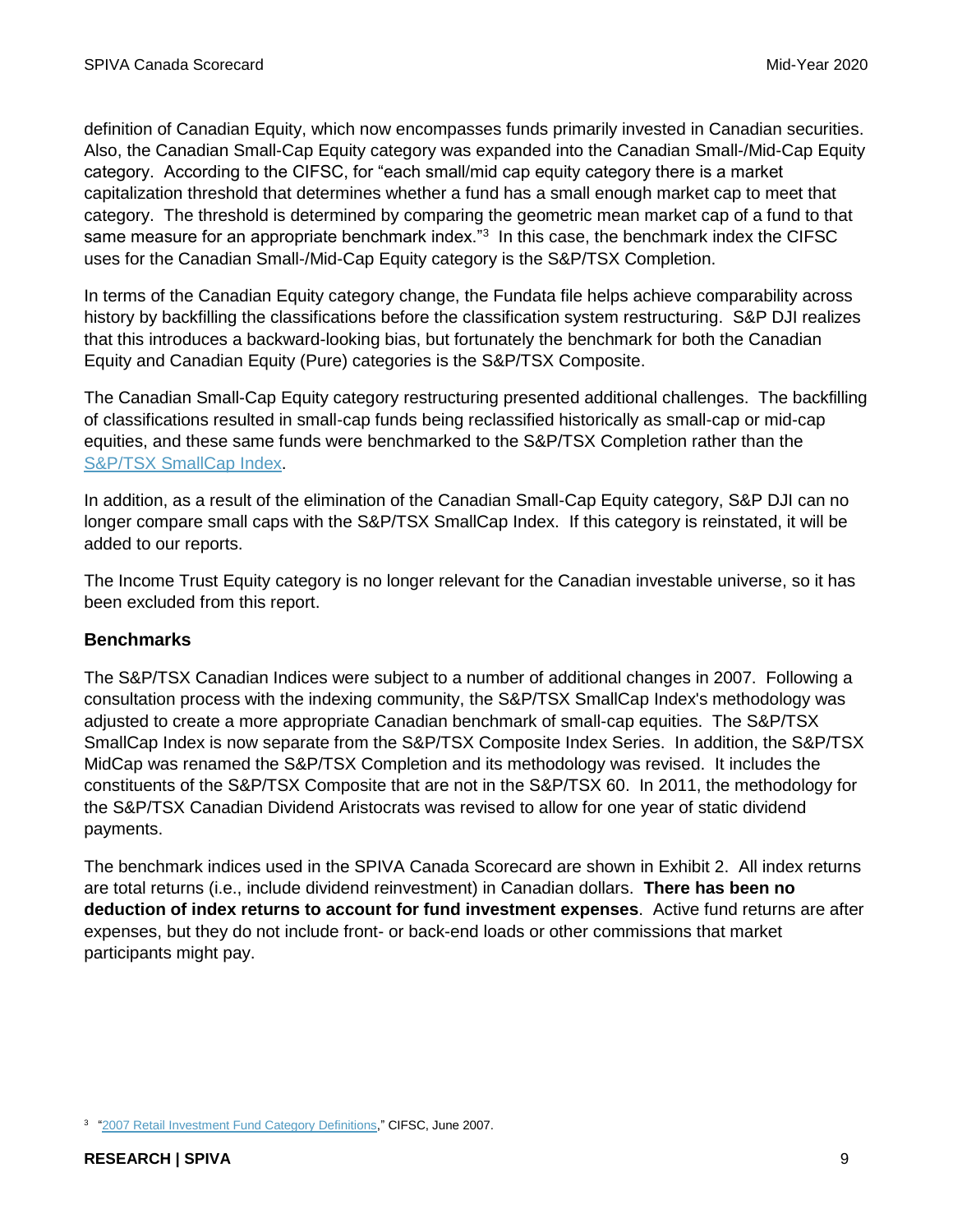| <b>Exhibit 2: Fund Categories and Their Benchmarks</b> |                                                                      |  |  |
|--------------------------------------------------------|----------------------------------------------------------------------|--|--|
| <b>FUND CATEGORY</b>                                   | <b>COMPARISON BENCHMARK</b>                                          |  |  |
| Canadian Equity                                        | S&P/TSX Composite                                                    |  |  |
| Canadian Small-/Mid-Cap Equity                         | S&P/TSX Completion                                                   |  |  |
| Canadian Dividend & Income Equity                      | <b>S&amp;P/TSX Canadian Dividend Aristocrats</b>                     |  |  |
| U.S. Equity                                            | S&P 500 (CAD)                                                        |  |  |
| <b>International Equity</b>                            | S&P EPAC LargeMidCap (CAD)                                           |  |  |
| Global Equity                                          | S&P Developed LargeMidCap (CAD)                                      |  |  |
| Canadian Focused Equity                                | 50% S&P/TSX Composite + 25% S&P 500 (CAD) + 25% S&P EPAC LargeMidCap |  |  |

Source: S&P Dow Jones Indices LLC. Benchmarks shown are total return indices. Table is provided for illustrative purposes.

Previous SPIVA Canada Scorecards included a report (Report A2) that compared the Canadian Equity Fund category with a blended index of the S&P/TSX Composite (70%) and the S&P 500 (CAD) (30%). As a result of the foreign content limit removal in 2005, increasing numbers of Canadian market participants started redeploying funds outside of Canada to gain international equity exposure. Funds in the Canadian Focused Equity category include non-Canadian equity exposure. This category is compared with a monthly returning series comprising the S&P/TSX Composite (50%), the S&P 500 (CAD) (25%), and the S&P EPAC LargeMidCap (25%).

For additional information on any of the benchmark indices, please see the glossary at the end of this report, or visit our website at [www.spglobal.com/spdji.](http://www.spglobal.com/spdji)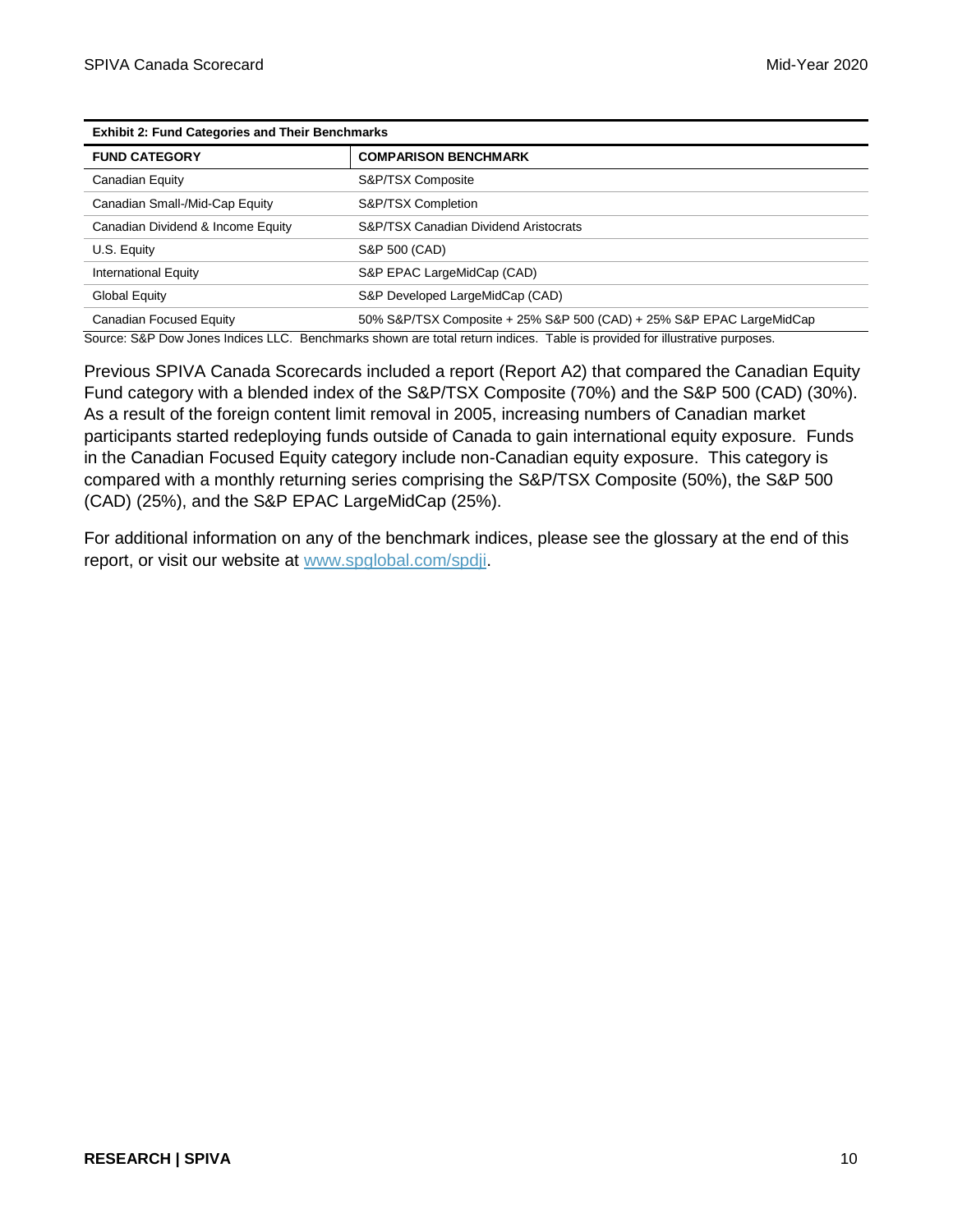## **APPENDIX B: GLOSSARY**

## **S&P 500**

Widely regarded as the best single gauge of the U.S. equities market, this index includes a representative sample of 500 leading companies in leading industries of the U.S. economy and provides over 80% market coverage of the U.S. equities market.

## **S&P/TSX Composite**

This is the headline index and the principal broad market measure for Canadian equity markets. The S&P/TSX Composite is the basis for numerous subindices, which break down the Canadian market by different factors including size, liquidity, and Global Industry Classification Standard (GICS®).

## **S&P/TSX Completion**

This is a modular component of the S&P/TSX Composite. This index comprises constituents of the S&P/TSX Composite that are not in the S&P/TSX 60.

## **S&P/TSX Canadian Dividend Aristocrats**

This index is designed to measure the performance of Canadian securities that have followed a managed dividends policy of consistently increasing dividends every year for at least five years.

## **S&P EPAC LargeMidCap**

This index is a float-weighted, rules-based benchmark that captures the universe of securities in the developed markets, excluding North America. The S&P EPAC LargeMidCap constitutes the top 85% of the available market capitalization of the global [S&P EPAC BMI.](https://www.spglobal.com/spdji/en/indices/equity/sp-epac-bmi) The S&P EPAC LargeMidCap was previously named the S&P/Citigroup EPAC PMI Index and represented 80% of the available market cap. On Oct. 1, 2008, the new size divisions and name change took effect.

#### **S&P Developed LargeMidCap**

This index is a float-weighted, rules-based benchmark that captures securities in the developed markets. The S&P Developed LargeMidCap constitutes the top 85% of the available market cap of the global [S&P Developed BMI.](https://www.spglobal.com/spdji/en/indices/equity/sp-developed-bmi) The S&P Developed LargeMidCap was previously named the S&P/Citigroup World PMI Index and represented 80% of the available market capitalization. On Oct. 1, 2008, the new size divisions and name change took effect.

For more information on SPIVA Scorecards, please [click here.](https://www.spglobal.com/spdji/en/research-insights/spiva/)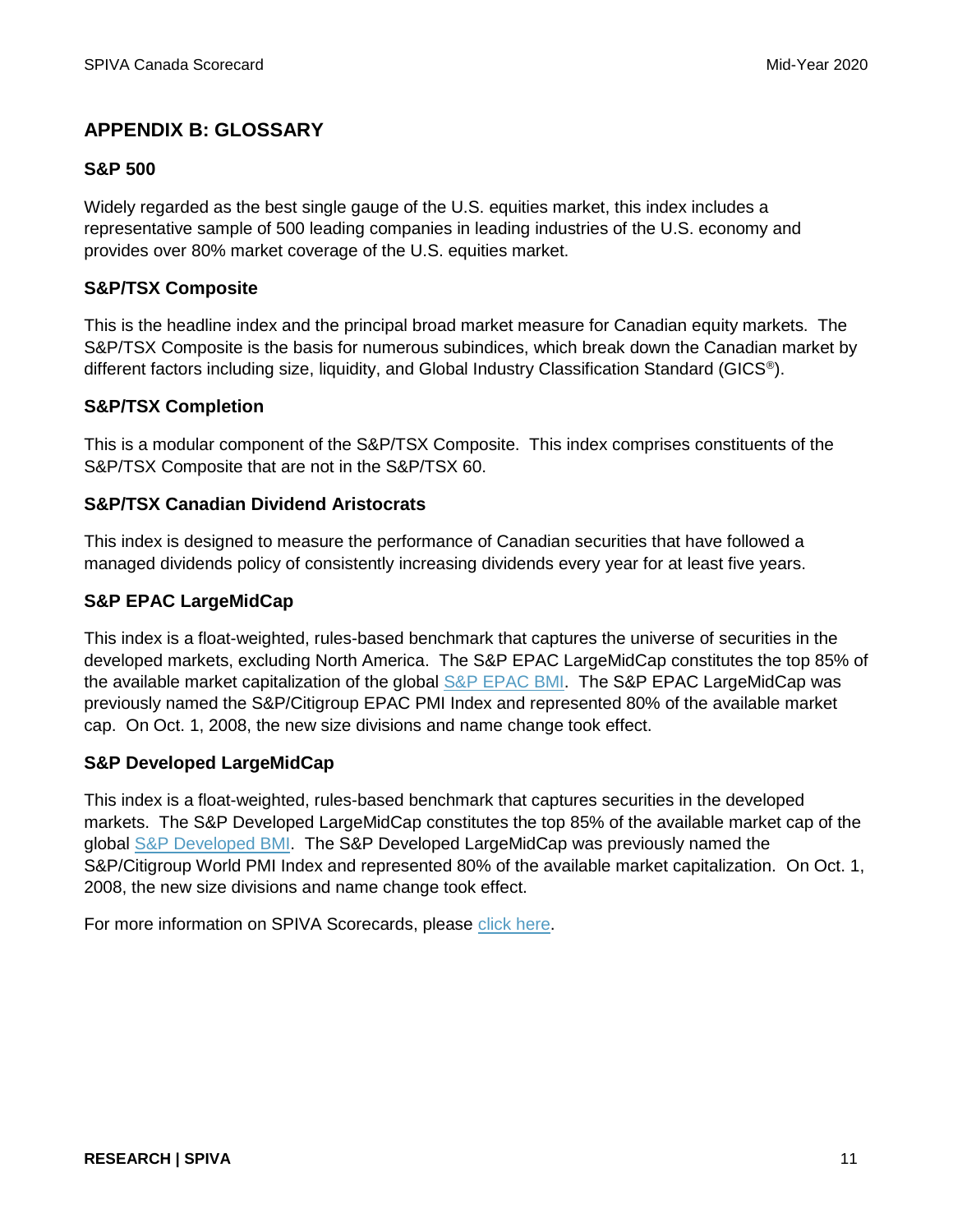| <b>S&amp;P DJI RESEARCH CONTRIBUTORS</b> |                           |                                  |  |
|------------------------------------------|---------------------------|----------------------------------|--|
| Sunjiv Mainie, CFA, CQF                  | Global Head               | sunjiv.mainie@spglobal.com       |  |
| Jake Vukelic                             | <b>Business Manager</b>   | jake.vukelic@spglobal.com        |  |
| <b>GLOBAL RESEARCH &amp; DESIGN</b>      |                           |                                  |  |
| <b>AMERICAS</b>                          |                           |                                  |  |
| Gaurav Sinha                             | Americas Head             | gaurav.sinha@spglobal.com        |  |
| Laura Assis                              | Analyst                   | laura.assis@spglobal.com         |  |
| Cristopher Anguiano, FRM                 | Analyst                   | cristopher.anguiano@spglobal.com |  |
| Nazerke Bakytzhan, PhD                   | Senior Analyst            | nazerke.bakytzhan@spglobal.com   |  |
| Smita Chirputkar                         | Director                  | smita.chirputkar@spglobal.com    |  |
| Rachel Du                                | Senior Analyst            | rachel.du@spglobal.com           |  |
| Bill Hao                                 | Director                  | wenli.hao@spglobal.com           |  |
| Qing Li                                  | Director                  | ging.li@spglobal.com             |  |
| Berlinda Liu, CFA                        | Director                  | berlinda.liu@spglobal.com        |  |
| Lalit Ponnala, PhD                       | Director                  | lalit.ponnala@spglobal.com       |  |
| Maria Sanchez, CIPM                      | <b>Associate Director</b> | maria.sanchez@spglobal.com       |  |
| Hong Xie, CFA                            | <b>Senior Director</b>    | hong.xie@spglobal.com            |  |
| <b>APAC</b>                              |                           |                                  |  |
| Priscilla Luk                            | <b>APAC Head</b>          | priscilla.luk@spglobal.com       |  |
| Arpit Gupta                              | Senior Analyst            | arpit.gupta1@spglobal.com        |  |
| Akash Jain                               | <b>Associate Director</b> | akash.jain@spglobal.com          |  |
| Anurag Kumar                             | <b>Senior Analyst</b>     | anurag.kumar@spglobal.com        |  |
| Xiaoya Qu                                | Senior Analyst            | xiaoya.qu@spglobal.com           |  |
| Yan Sun                                  | Senior Analyst            | yan.sun@spglobal.com             |  |
| Tim Wang                                 | Senior Analyst            | tim.wang@spglobal.com            |  |
| Liyu Zeng, CFA                           | Director                  | liyu.zeng@spglobal.com           |  |
| <b>EMEA</b>                              |                           |                                  |  |
| Andrew Innes                             | <b>EMEA Head</b>          | andrew.innes@spglobal.com        |  |
| Alberto Allegrucci                       | Senior Analyst            | alberto.allegrucci@spglobal.com  |  |
| Leonardo Cabrer, PhD                     | Associate Director        | leonardo.cabrer@spglobal.com     |  |
| Andrew Cairns, CFA                       | Associate Director        | andrew.cairns@spglobal.com       |  |
| Jingwen Shi                              | Senior Analyst            | jingwen.shi@spglobal.com         |  |
| <b>INDEX INVESTMENT STRATEGY</b>         |                           |                                  |  |
| Craig J. Lazzara, CFA                    | Global Head               | craig.lazzara@spglobal.com       |  |
| Chris Bennett, CFA                       | Director                  | chris.bennett@spglobal.com       |  |
| Fei Mei Chan                             | Director                  | feimei.chan@spglobal.com         |  |
| Tim Edwards, PhD                         | Managing Director         | tim.edwards@spglobal.com         |  |
| Anu R. Ganti, CFA                        | <b>Senior Director</b>    | anu.ganti@spglobal.com           |  |
| Sherifa Issifu                           | Analyst                   | sherifa.issifu@spglobal.com      |  |